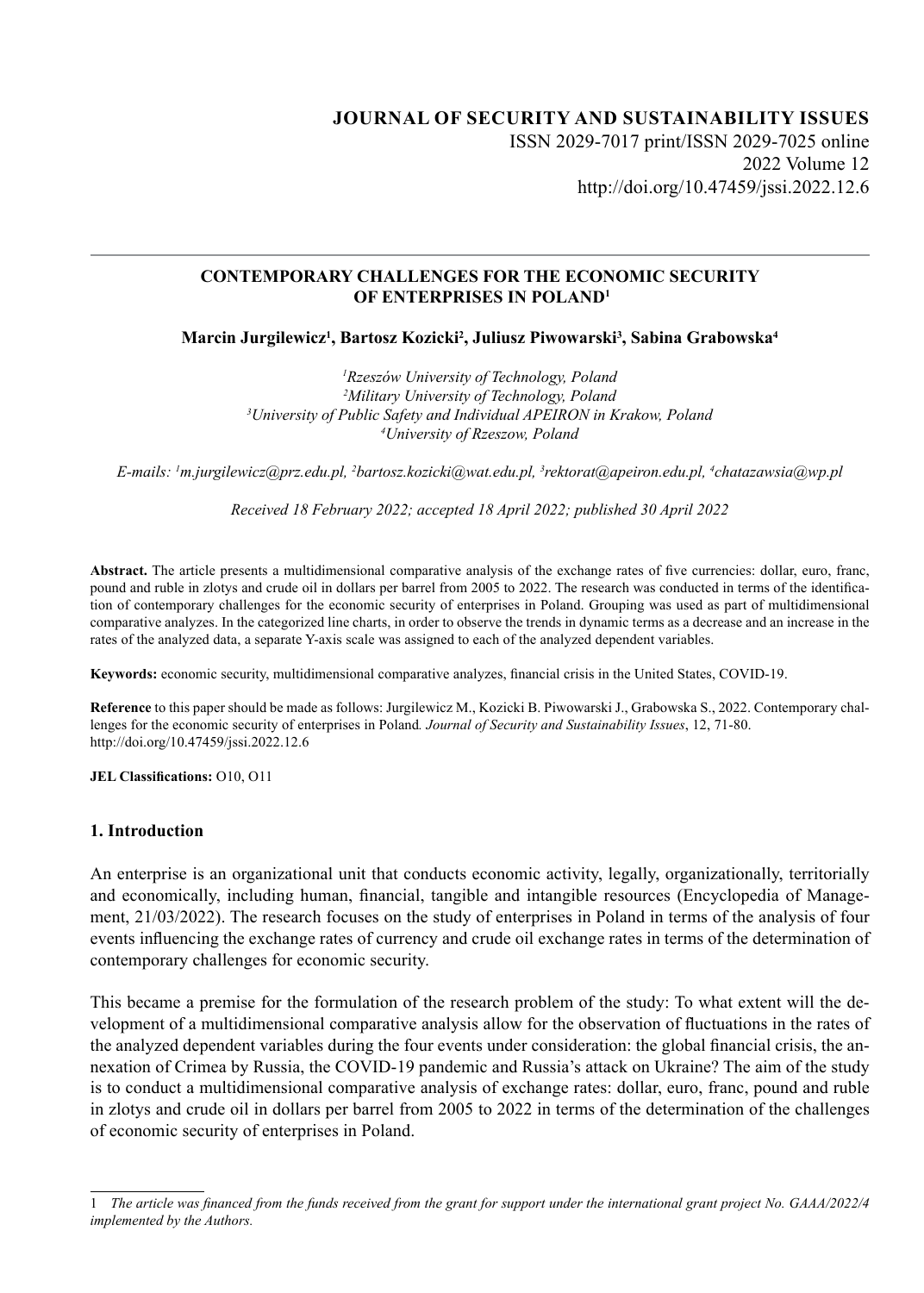A research hypothesis was formulated for the adopted research problem and the purpose of the work:

The use of a multidimensional comparative analysis will allow for the observation of contemporary challenges for the economic security of enterprises in Poland. The article uses the research method of a multidimensional comparative analysis which is grouping.

### **2. Analysis of the literature on the research subject**

Between 2005 and 2022, there were four events in the world that can be defined as random phenomena affecting currency exchange rates as well as the economic situation of respective countries.

The first event was the financial crisis in the United States in 2007-2009 (Dziennik.pl , March 21, 2022). It entered the subprime mortgage market in mid-2007. It was caused by the low interest rate on loans (Węcławski 2013, pp. 219-228), which were granted to borrowers who did not have the financial capacity to repay them. At that time, real estate prices showed a strong upward trend. During the crisis in the United States, banks began to take over real estate whose loans were unpaid and once again put them up for sale to people without financial security (Zalewska 2008, March 21, 2022). This led to the collapse of the world's largest economy and the emergence of the global financial crisis. Developing countries such as Poland, as a result of the impact of the crisis, had a limited inflow of foreign funds from investors in terms of broadly understood development.

Another event that affected the world economy, including enterprises in Poland, was the annexation of Crimea by Russia, i.e. the illegal incorporation of the Autonomous Republic of Crimea and the city of Sevastopol by the Russian Federation in 2014. This led to the imposition of sector sanctions on Russia by the United States and the European Union (European Council, March 21, 2022), the purpose of which was to weaken the banking and energy sectors as well as enterprises that supported the Russian Federation in destabilization of Ukraine (Money.pl, March 21, 2022). As a result, Russia imposed an embargo on food products from the European Union, the United States, Canada, Australia and Norway. In Poland, at that time, the crisis related to the annexation of Crimea affected enterprises operating in the food and agricultural sectors. As a result of Russia's seizure of Crimea, it ceased to pay fees to Ukraine for the stationing of the Black Sea Fleet on the Crimean Peninsula, amounting to approximately USD 100 billion per year, and had complete freedom in its expansion. Russia also took over the entire military infrastructure, including ports, and thus lowered fees for the passage of ships through the Kerch-Jenikalski Canal (Olszański, Sarna, Wierzbowska-Miazga 2014).

The third event is the emergence of the infectious disease COVID-19. Its first case was recorded in Wuhan, China in December 2019 (Zhu, Zhang, Wang, et al. 2020). As a result of the rapid spread of an infectious disease that directly threatened human life and health, on March 11, 2020, the World Health Organization declared the COVID-19 pandemic (Satomi, et al., April 2020). This led to great anxiety (Matuka, 2020; Okunola, Fakunle, 2021; Mikołajczak et al., 2021) and the introduction of many restrictions by respective countries of the world. At the beginning of the pandemic, international passenger air transport was suspended (Kozicki, Bryczek-Wróbel, 2020). This, in turn, resulted in very large decreases in oil prices caused by a huge reduction in demand for the raw material from countries around the world (Kingsly, Kouam, 2020). In respective countries, restrictions and orders have been introduced - the obligation to wear face masks (Serwis Rzeczypospolitej Polskiej, March 21, 2022), disinfect hands, measure temperature and procedures related to the appearance of symptoms indicating an infectious disease. All over the world, including in Poland, specialized hospitals began to appear (Stelmach, 15/07/2020), the purpose of which was to help citizens infected with the COVID-19 disease. The disease has led to a large number of deaths worldwide. In the United States, as a result of the COVID-19 pandemic, an increase in the unemployment rate in April 2020 to 14,7 percent was recorded (Kozicki, Mitkow, 2021). The increase from February 2020 was by 11,2 percentage points (Rynek pracy, March 21, 2022). In the literature, the unemployed are interpreted as people who are not employed, looking for a job, accepting the current salary for it (Begg, Vernasca, Fischer, Dornbusch 2014, p. 307). Such a dynamic increase in unemployment in the world's largest economy has not been recorded so far in the history of this country. The COVID-19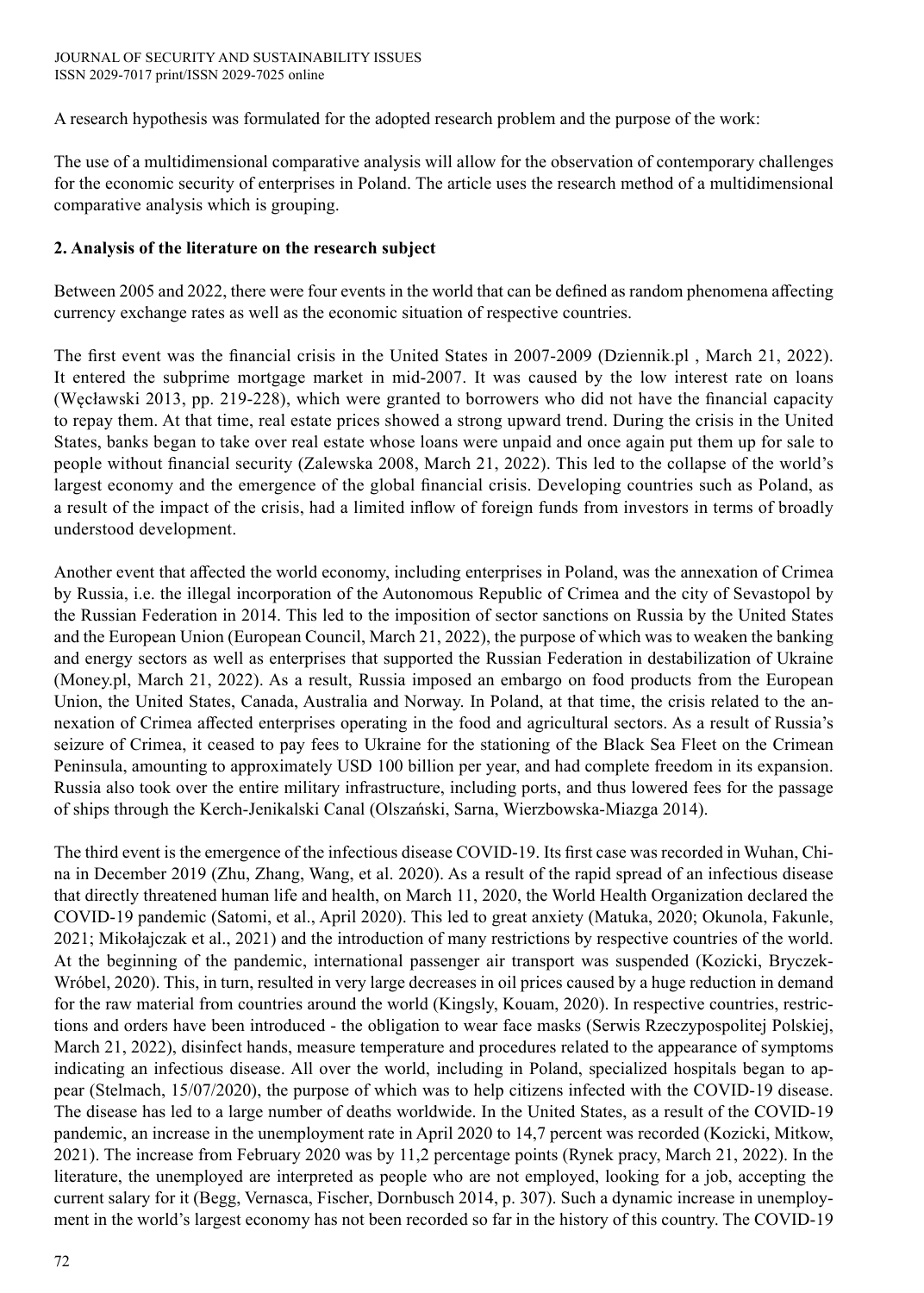pandemic has also had a big impact on companies in Poland. The introduction of a lockdown in Poland in 2020 led to a disruption of supply chains, which resulted in the first recession in three decades. Enterprises tried to reduce the costs of their operation, as well as use government aid programs. During the pandemic, entrepreneurs introduced remote work, limited the number of employees, thus adjusting their products and services to the prevailing conditions, and also looked for new suppliers (See Jurgilewicz et al., 2021).

The fourth event is Russia's attack on Ukraine on February 24, 2022 (Business Insider, February 24, 2022). It began with the address of the President of Russia Vladimir Putin at 4.45, in which he announced the beginning of a special operation aimed at defending the people of Donbas against "genocide" and "demilitarization and de-Nazification of Ukraine" (Wilk, Domańska, 24/04/2022). In the morning, the Armed Forces of the Russian Federation launched an attack on military infrastructure facilities throughout the territory of Ukraine from the territory of Russia and Belarus. This led to the imposition of many sanctions by the United States, the European Union and other countries of the world. The most powerful ones concerned the disconnection of Russian banks from financial systems and the freezing of foreign financial assets. Russia was cut off from access to modern technology. Sanctions were imposed on those people and their families who benefited from Putin's policies. In addition, the number of troops and equipment units on the eastern wall of NATO, including in Poland, was increased. These actions led to a change in the strategy of the functioning of the armed forces of respective countries. There was a sudden and strong need for an increase in human resources and access to more hardware units based on new technologies. Russia's attack on Ukraine has led to a huge migration of people from Ukraine. The largest number of migrants, about 2,1 million people, went to Poland as of March 21, 2022 (Derewienko 2022). This, in turn, required large financial outlays from Poland to help the Ukrainian population escaping the war. The war in Ukraine also affected companies in Poland that cooperate with Russia, Belarus and Ukraine. The imposed sanctions and military actions make it impossible to make purchase and sale transactions, which in turn may lead to the collapse or transformation of enterprises in the long term.

The study attempts to conduct a multidimensional comparative analysis of the decline in exchange rates and crude oil prices from 2005 to 2022 during the impact of crises in terms of the maintenance of economic security and the determination of contemporary challenges for enterprises in Poland.

In the literature, economic security is considered to be the certainty of the survival and development of the state's economic system and the maintenance of its international position (Nurzyńska 2016, p. 22), while the multidimensional comparative analysis consists in ordering a relatively homogeneous set of objects in order to make decisions (Łuniewska, Tarczyński 2006, p. 22). 10).

The data obtained from the website of the National Bank of Poland concerning exchange rates was subjected to a multidimensional comparative analysis.

## **3. Multidimensional comparative analysis of currency and crude oil prices**

The research began with Figure 1 and a categorized line graph of the exchange rates of five currencies: dollar, euro, franc, pound and ruble in zlotys from January 3, 2005 to March 16, 2022.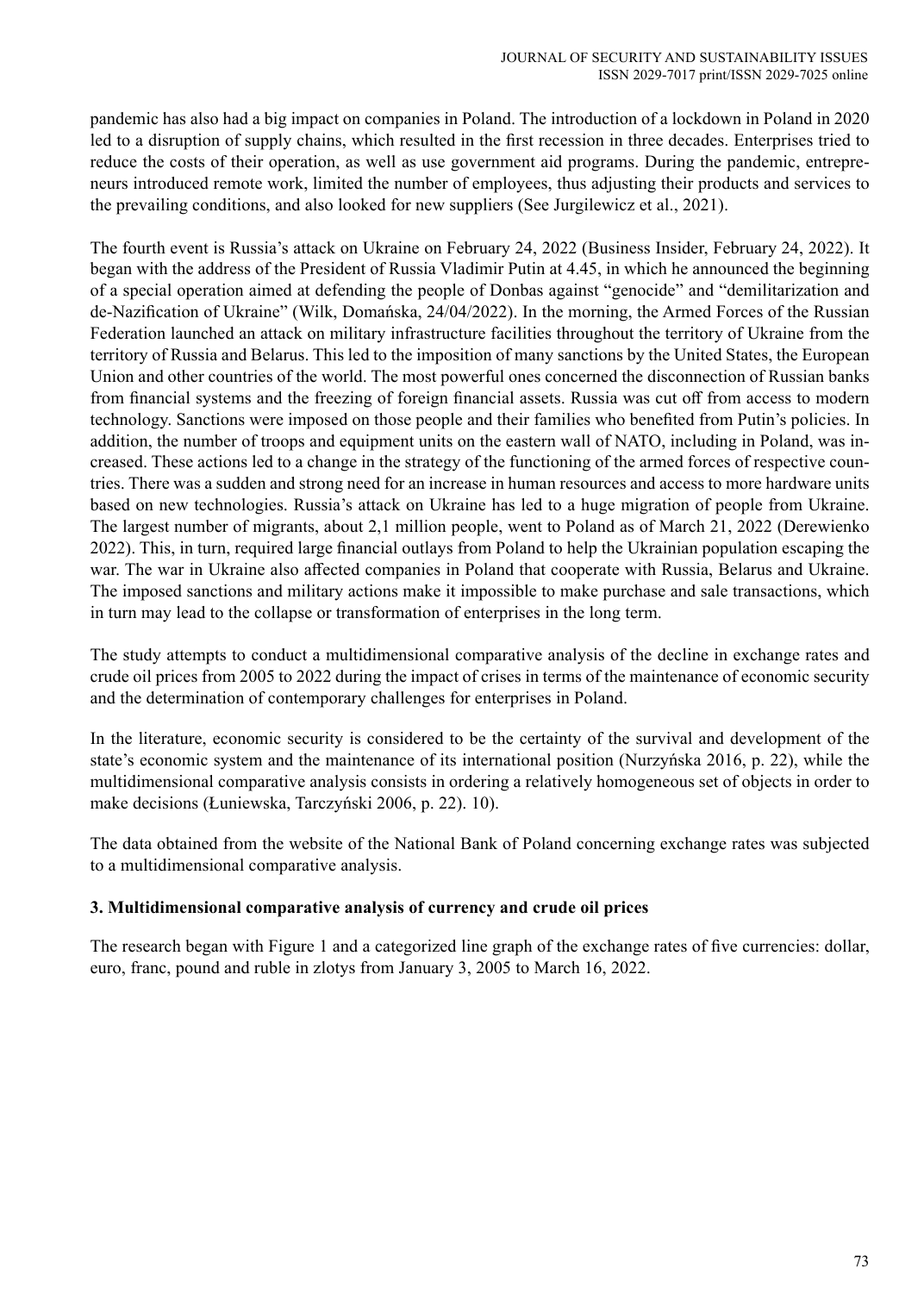#### JOURNAL OF SECURITY AND SUSTAINABILITY ISSUES ISSN 2029-7017 print/ISSN 2029-7025 online



**Figure 1**. Categorized line chart of the exchange rates of five currencies (dollar, euro, franc, pound and ruble) in zlotys from January 3, 2005 to March 16, 2022 (left scale of the Y axis - the pound exchange rate; first right scale of the Y axis – the ruble exchange rate; second right scale of the Y axis - the dollar exchange rate; third right scale of the Y axis - the euro exchange rate; fourth right scale of the Y axis - the franc exchange rate)

*Source*: own study based on data obtained from the website: https://www.nbp.pl/ (as of 16.03.2022).

The observation of data in Figure 1, in which separate Y-axis scales were assigned to each dependent variable (left scale of the Y axis - pound rate quotations; first scale of the Y axis - ruble rate quotations; second right scale of the Y axis - dollar rate quotations; third right scale of the axis Y - euro rate quotations; fourth scale of the Y axis - franc rate quotations) in order to observe the trends in the period from January 3, 2005 to March 16, 2022, allows the conclusion that strong fluctuations can be observed in the exchange rates in the period under consideration caused by four random factors:

- 1. the global financial crisis of 2007-2009;
- 2. annexation of Crimea by Russia 2014-2015;
- 3. the outbreak of the infectious disease COVID-19 pandemic 2020;
- 4. Russia's attack on Ukraine from February 24, 2022.

The above random factors changed the functioning of the world economy, including enterprises in Poland.

The first studies covered the exchange rates of the dollar, euro, franc, pound and ruble during the impact of the global financial crisis in 2007-2009.



**Figure 2.** Categorized line graph of dynamics indices on a constant base of exchange rates of five currencies (dollar, euro, franc, pound and ruble) in percent during the global financial crisis from July 5, 2007 to April 15, 2009

*Source:* own study based on data obtained from the website: https://www.nbp.pl/ (as of 16.03.2022)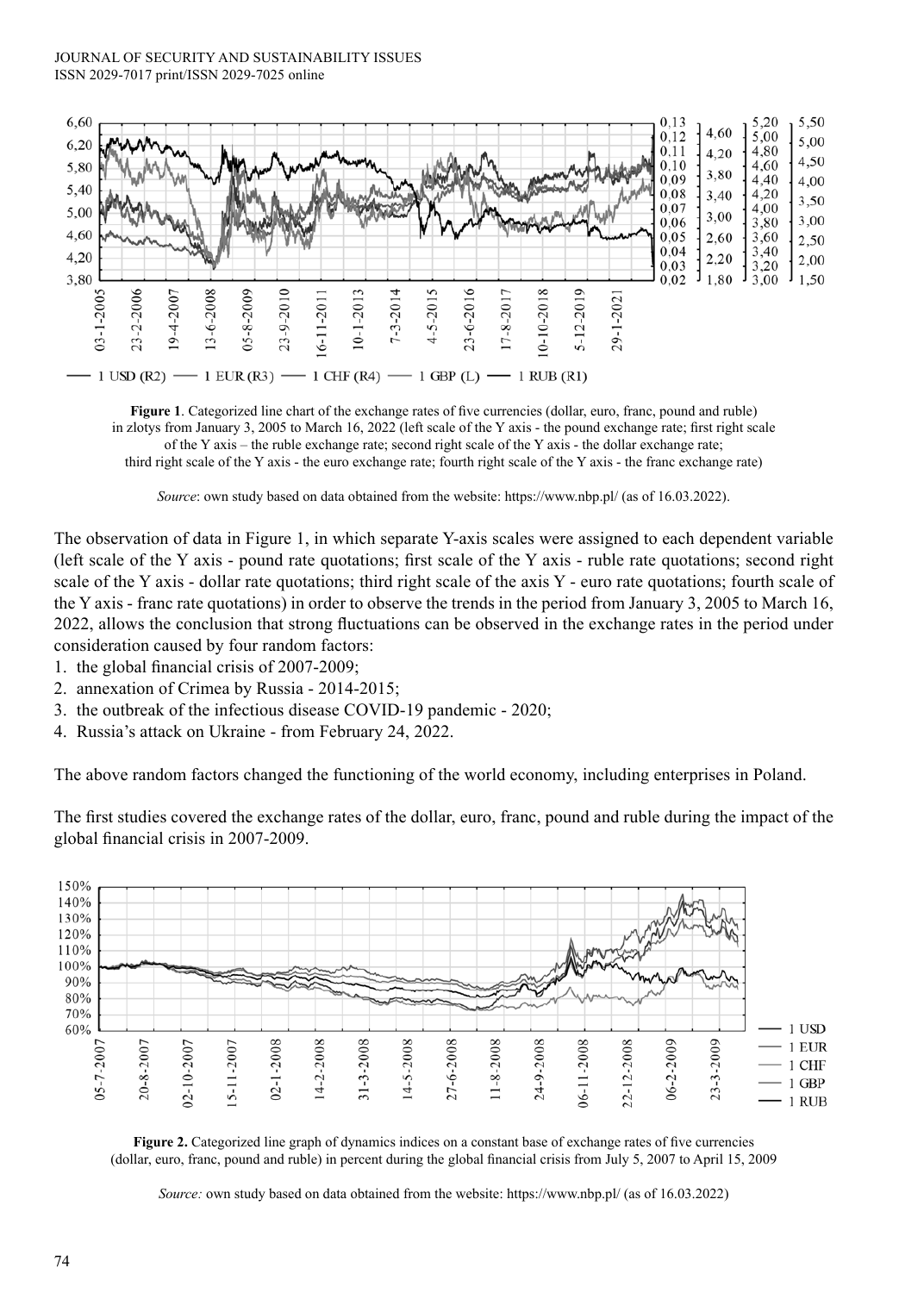In Figure 2, the dynamics indices on a constant base were used for the research. The quotations of the respective exchange rates under consideration on July 5, 2007 were a constant. The respective rates on that day were as follows (Fig. 1 - data considered in zlotys):

1 USD: 2,7593; 1 EUR: 3,7647; 1 CHF: 2,2759; 1 GBP: 5,5641; 1 RUB:0,1076.

Figure 2 shows that since August 22, 2007 there have been declines in the quotations of five currencies. The indices of dynamics on a constant base in the considered time were as follows: 1 USD: 1,0005; 1 EUR: 0,9879; 1 CHF: 1,0003; 1 GBP: 0,9963; 1 RUB:1,0079.

The smallest drops during the global financial crisis were recorded on August 11, 2008 as dynamics indices on a constant base at the level of:

1 USD: 0,7835; 1 EUR: 0,8657; 1 CHF: 0,8838; 1 GBP: 0,7477; 1 RUB: 0,8262.

From August 12, 2008, the quotations of the five analyzed exchange rates began, with only three currencies exceeding the level of quotation on July 5, 2007: the dollar (index 1,0195), euro (index 1,0162) and the franc (index 1,0219). Until the end of the analyzed period (April 15, 2009), the British pound and the Russian ruble were below the quotations assumed as the constant base.

Enterprises that at the time in question dealt with the export and import of goods from abroad and repaid bank loans or wanted to obtain them, had to be flexible and keep up with the changes. Those that did not adapt to the changes became ineffective and, as a result, declared bankruptcy. The data of the Central Statistical Office show that in 2008, more than one third of enterprises in Poland experienced a 50% decrease in revenues compared to the previous year. However, despite the global financial crisis, domestic enterprises are generally less indebted and use more equity than Western companies (PWC, April 9, 2020).

The second random event subjected to the study was the so-called annexation of Crimea by Russia. The research period and the observation of currency exchange rates were adopted from October 23, 2014 to December 31, 2015 (Fig. 3).





*Source*: own study based on data obtained from the website: https://www.nbp.pl/ (as of 16.03.2022)

The data presented in Figure 3 show that during the period of the annexation of Crimea, significant drops with certain deviations were recorded for the Russian ruble. The decrease from the level assumed as constant (PLN 0,0803) - 100% was to the level of PLN 0,052 (dynamics index on a constant base of 0.6575) on December 31, 2015. Figure 1 shows that the low level of the ruble exchange rate has continued in 2022 since the annexation of Crimea. The situation in enterprises in Poland during and after the annexation led to the appearance of new employees from Ukraine on the Polish market, as well as the strengthening of economic relations between Poland and Ukraine.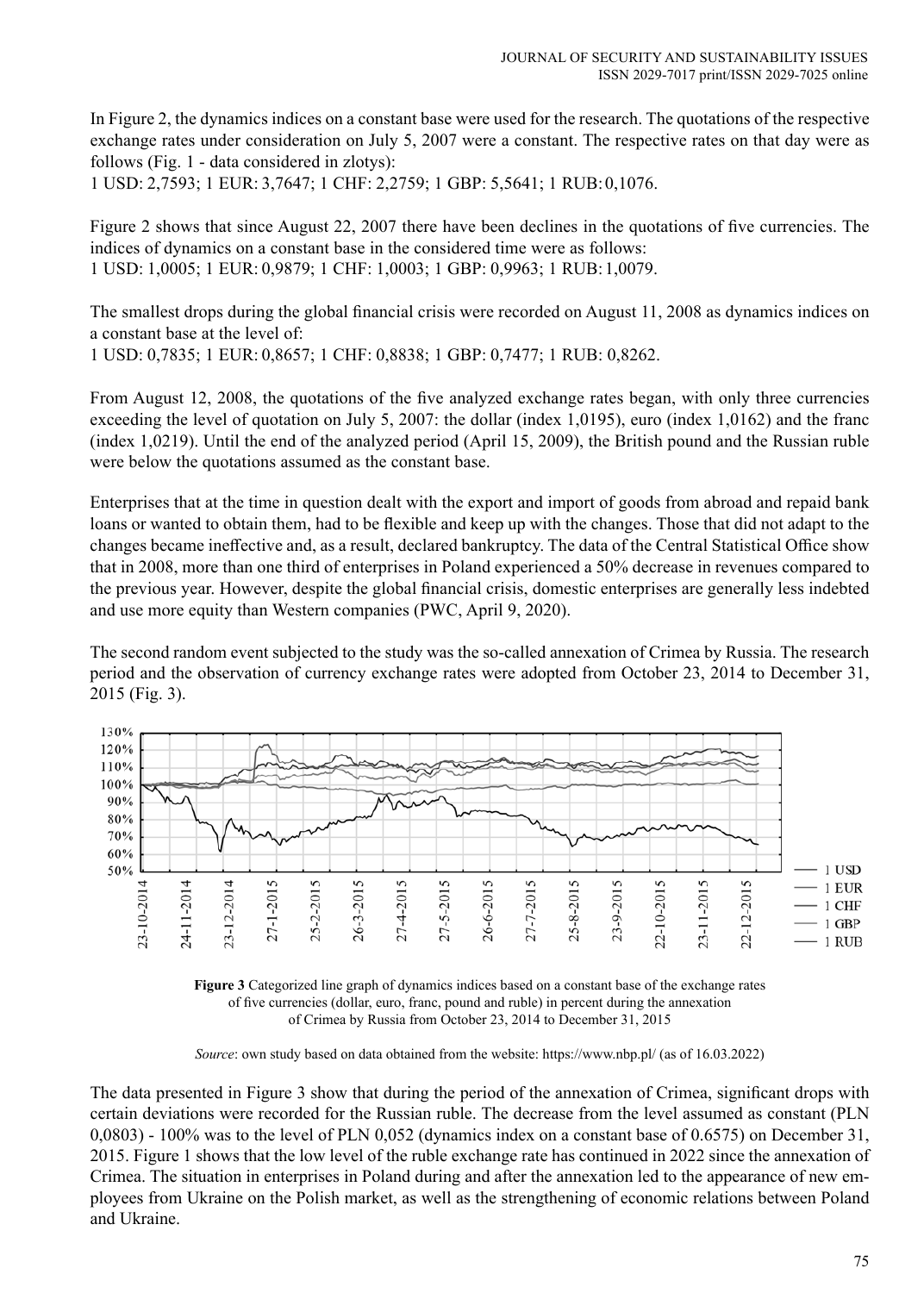The next analyzed period in the analysis of quotations of five exchange rates was the emergence of the COVID-19 infectious disease pandemic (Fig. 4).



**Figure 4**. Categorized line graph of dynamics indices on a constant base of exchange rates of five currencies (dollar, euro, franc, pound and ruble) in percent at the time of the announcement of the COVID-19 pandemic from March 11, 2020 to November 17, 2020

*Source:* own study based on data obtained from the website: https://www.nbp.pl/ (as of 16.03.2022)

The quotations of respective exchange rates on March 11, 2020 were a constant in the analysis.

The announcement by the WHO of the COVID-19 pandemic on March 11, 2020 led in the initial phase to an increase in the quotations of the exchange rates in question. The highest increases were observed for the dollar - to the level of the dynamics index of 1,1057 on May 18, 2020 (the dollar was quoted at PLN 4,2222). From that day on, the prices of all the currencies in question were declining. The COVID-19 pandemic had the greatest impact on the ruble exchange rate, which fell to the level of the dynamics index on a constant base of 0,92697, i.e. PLN 0,0495.

The COVID-19 pandemic also contributed to an increase in unemployment in respective world economies. The highest increase in the unemployment rate in the history of the United States was recorded in April 2020 - to the level of 14,7%.

In enterprises around the world, including Poland, an unprecedented increase in remote work with the use of various IT platforms has been observed. Until the outbreak of the pandemic, remote work was usually the case in large enterprises. As a result of the COVID-19 pandemic, entrepreneurs began to appreciate the importance of IT software as a tool allowing for the correct management of the company faced with fluctuations caused by various factors, such as e.g. changes in the volume of supply and demand.

The last period under consideration is the Russian attack on Ukraine since February 24, 2022 (Fig. 5).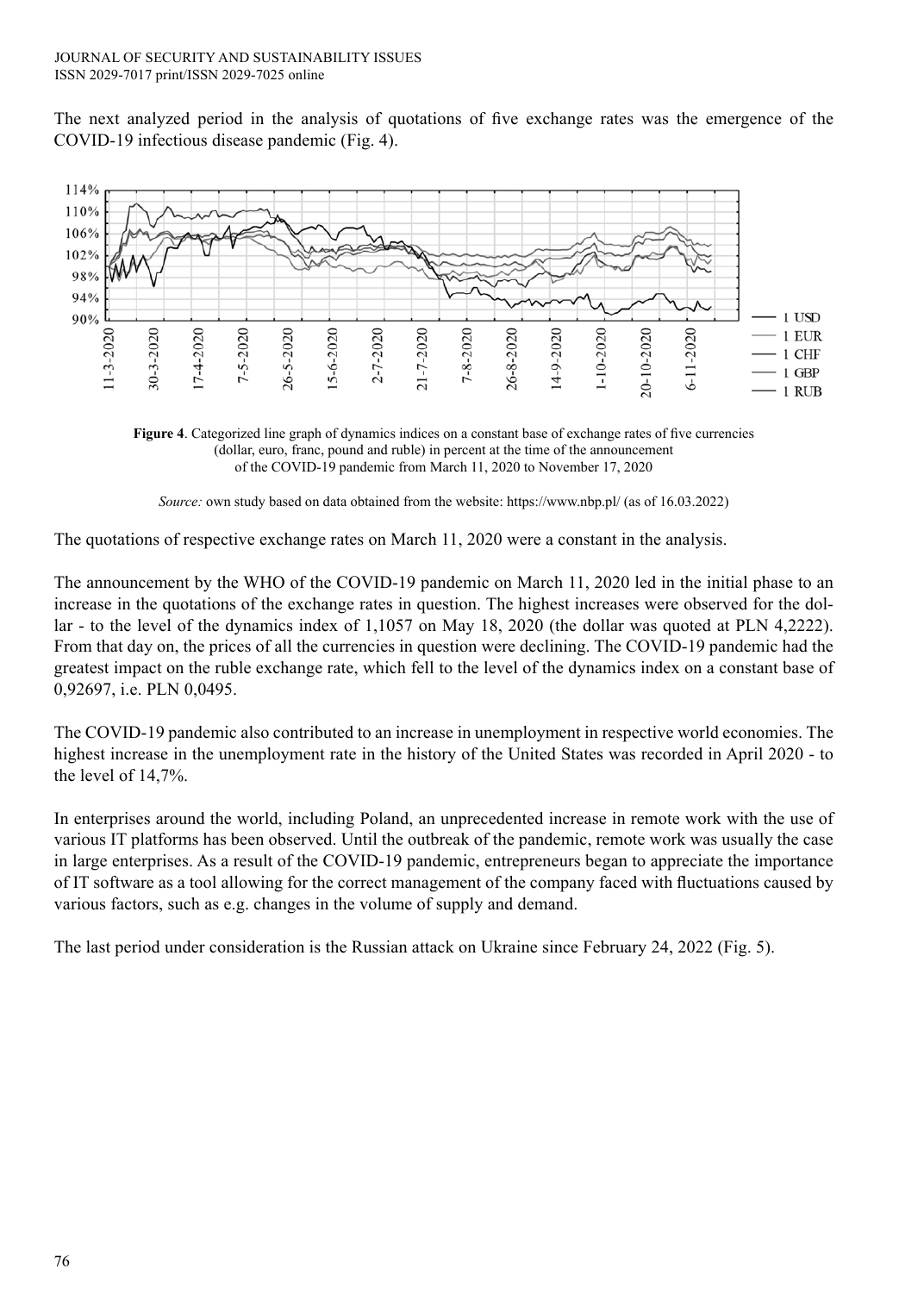



*Source*: own study based on data obtained from the website: https://www.nbp.pl/ (as of 16.03.2022)

The data compiled in Figure 5 on the quotations of five currencies shows that since the annexation of Crimea by Russia, Russia's attack on Ukraine has led to further strong drops in the ruble exchange rate. Ruble from the quotation of February 24, 2022: PLN 0,049 (dynamics index on a constant base 1) decreased to PLN 0,0405 (dynamics index on a constant base 0,8265) on March 16, 2022.

Russia's attack on Ukraine made the eastern market difficult and uncertain for Polish companies. Many investments were suspended in the Ukrainian, Belarusian and Russian markets, where about several dozen thousand companies with Polish capital were operating.

The above considered random events (crisis, annexation, pandemic and war) had an impact on respective global sectors of economies, as well as on crude oil prices - long-term strong increases or decreases in its prices cause rapid changes in the world's economies. The study attempts to analyze crude oil prices on a daily basis from January 3, 2005 to March 7, 2022 in terms of the dynamic impact of the above events (Fig. 6).





*Source:* own study based on data obtained from the website: https://fred.stlouisfed.org/ (as of 16.03.2022)

Observation of the data presented in Figure 6 allows for the following conclusions. The global financial crisis led to a drop in crude oil prices from \$ 136,54 a barrel on June 18, 2008 to \$ 32,94 a barrel on December 24, 2022.

The annexation of Crimea by Russia also contributed to declines in crude oil prices. From July 28, 2014, prices fell from USD 105,68 per barrel to USD 26,19 per barrel on February 11, 2016.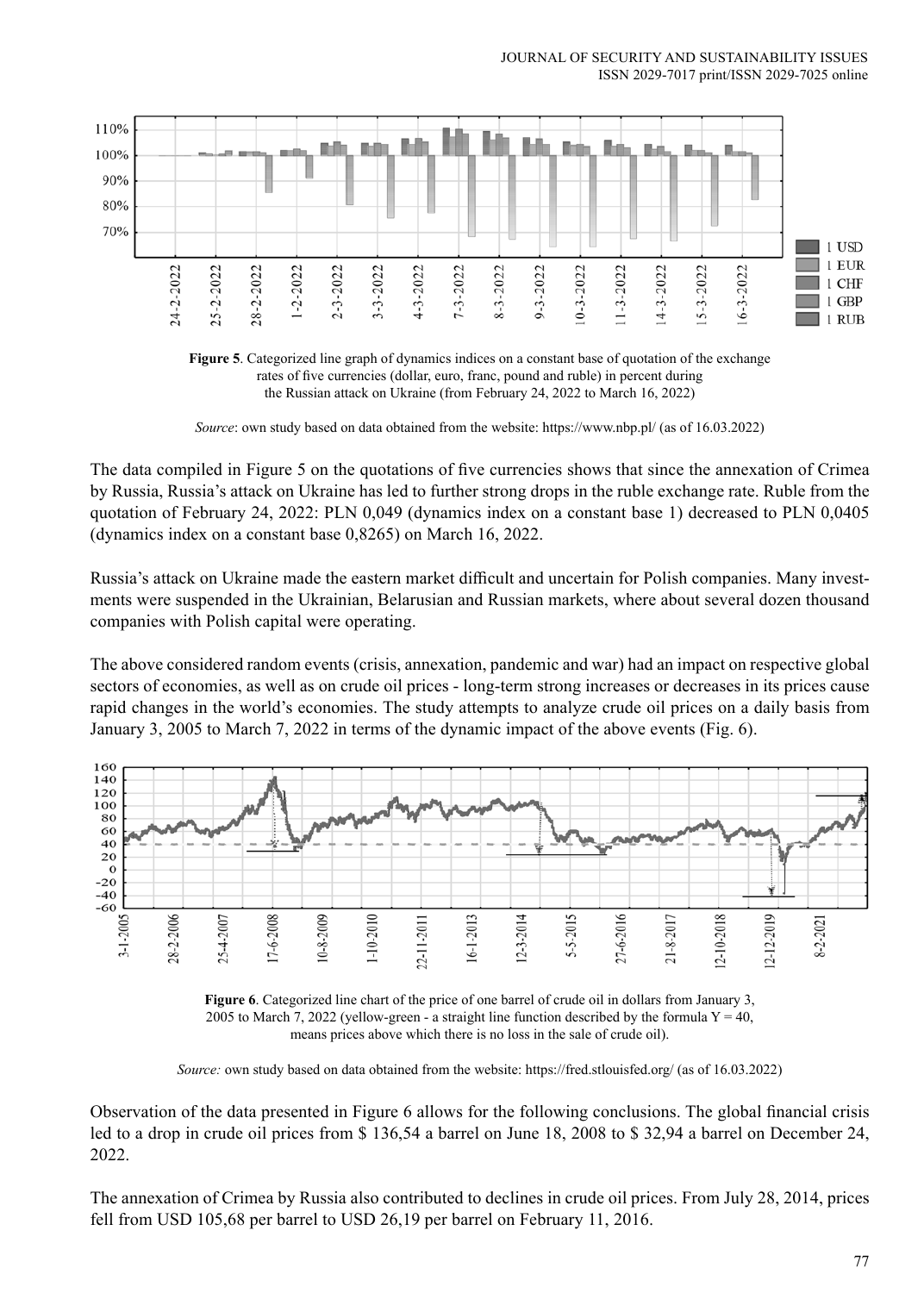The strongest and longest-lasting declines in oil prices were recorded during the impact of the COVID-19 pandemic. As of January 1, 2020, the price of crude oil has dropped from \$ 61,17 a barrel to a negative level of \$ 36,98 a barrel. It should be emphasized that from March 9, 2020 to July 1, 2020, the price of crude oil was lower than the cost of its extraction, i.e. below \$ 40 per barrel. By the end of November 2020, it was oscillating around \$ 40 per barrel.

Russia's attack on Ukraine on February 24, 2022 led to sharp increases in oil prices, caused by large sanctions imposed on Russia by the United States, the European Union, Japan, Australia, Great Britain and other countries. Tensions in relations between Ukraine and Russia and the uncertain situation on the border caused that on February 22, the oil price rose to the level of USD 92,11 per barrel. On March 24, 2022, the price of a barrel during the Russian-Ukrainian war was 115,3 dollars per barrel.

The price of crude oil for Polish companies is extremely important. Its increase causes the costs of, for example, the use of materials and energy, external services and others, and thus the profits to decrease. It should be emphasized that currently such high crude oil prices will have a negative impact on the functioning of transport and industrial enterprises that use this raw material.

# **4. Summary and conclusions**

The research shows that from 2005 to 2022 there were four main events that influenced the functioning of world economies, including enterprises in Poland. The aim of the work has been achieved. The study covered the quotations of five currencies (dollar, euro, franc, pound and ruble) in zlotys and crude oil in dollars per barrel through the use of multidimensional comparative analysis.

In the case of the analysis of the global financial crisis between 2007-2009, it was observed that from August 22, 2007, there were declines in the quotations of five currencies. Constant-base dynamics indices over the time period considered were as follows: 1 USD: 1,0005; 1 EUR: 0,9879; 1 CHF: 1,0003; 1 GBP: 0,9963; 1 RUB: 1,0079. The lowest drops during the global financial crisis were recorded on August 11, 2008 as dynamics indices on a constant base at the level of: 1 USD: 0,7835; 1 EUR: 0,8657; 1 CHF: 0,8838; 1 GBP: 0,7477; 1 RUB: 0,8262.. The above crisis led to a situation where in 2008 one third of enterprises in Poland recorded revenues by 50 percent less than in the previous year. In the case of the annexation of Crime by Russia, large drops in the Russian ruble were visible. The decrease from the level assumed as constant (PLN 0,0803) - 100% was to the level of PLN 0,052 (dynamics index on a constant base of 0,6575) on December 31, 2015. The situation in enterprises in Poland during and after the annexation of Crimea by Russia led to the influx of new employees from Ukraine on the Polish market, as well as the strengthening of economic relations between Poland and Ukraine.

In the case of the COVID-19 pandemic, it was observed that in the initial phase, increases in the quotations of the analyzed exchange rates, followed by their decreases, were visible. The pandemic had the greatest impact on the ruble exchange rate, which fell to the level of the dynamics index on a constant base of 0,92697, i.e. PLN 0,0495. In global companies, including Poland, an unprecedented increase in remote work with the use of various IT platforms has been observed.

On the other hand, Russia's attack on Ukraine led to further significant drops in the ruble exchange rate. The ruble from the quotation of February 24, 2022, PLN 0,049 (dynamics index with a fixed base 1), decreased to PLN 0,0405 (dynamics index on a constant base 0,8265) on March 16, 2022. Russia's attack on Ukraine made the eastern market difficult and uncertain for Polish companies. Many investments were suspended in the Ukrainian, Belarusian and Russian markets, where numerous companies with Polish capital were operating. On the other hand, the analysis of the daily crude oil price from 2005 to 2022 indicates large fluctuations in terms of the four events considered in the study. Large fluctuations for enterprises in Poland are of great importance, because the exchange rate affects the size of operating costs. Currently, such high crude oil prices will have a negative impact on the activities of transport and industrial companies using this raw material.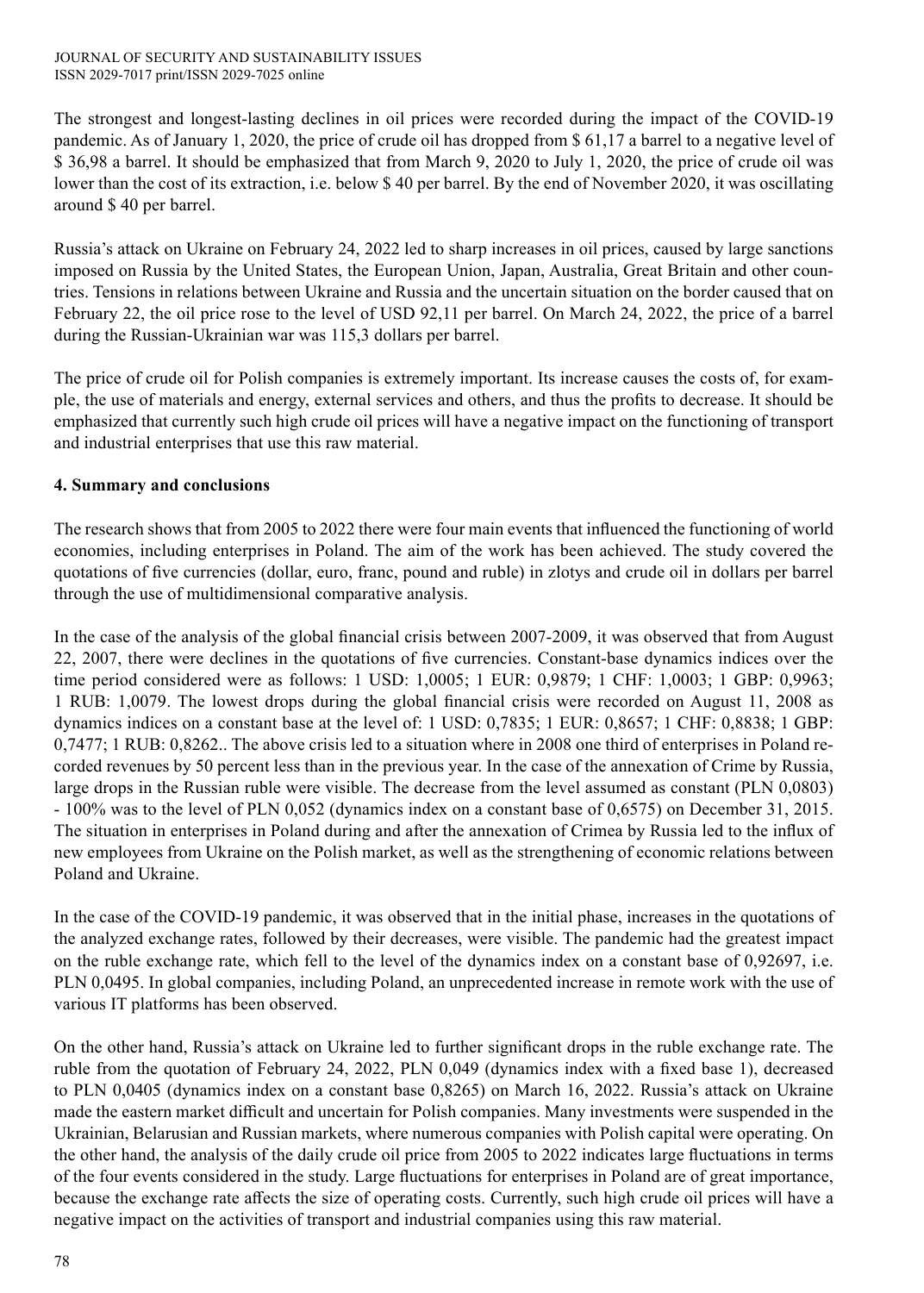The above research results prove that the research hypothesis has been implemented. The use of multidimensional comparative analyzes made it possible to capture the contemporary challenges of the economic security of Polish enterprises.

According to the author of the study, the main challenge for Polish enterprises in 2022 in terms of economic security will be the maintenance of financial liquidity. The Polish economy will continue to show an upward trend, but most likely the growth rate will be lower than in 2021. It will be influenced by rising prices of raw materials, including high inflation, as well as high costs of transport, components and semi-finished products, as well as their availability. It is worth considering the extensive investments in terms of independence from strategic raw materials such as crude oil or natural gas obtained from the Russian Federation in terms of the maintenance of economic security of enterprises and the state. One of the solutions is signing long-term contracts with countries such as the United States, Saudi Arabia and Iran, and the construction of modern gas pipelines and storage terminals.

#### **References**

Begg, D., Vernasca, G., Fischer, S., Dornbusch, R. 2014. Makroekonomia. Warszawa: Polskie Wydawnictwo Ekonomiczne.

Business Insider. Atak Rosji na Ukrainę. Internauci publikują nagrania eksplozji (Russia's attack on Ukraine. Internet users publish recordings of the explosion. 24.02.2022, https://businessinsider.com.pl/wiadomosci/atak-rosji-na-ukraine-internauci-publikuja-nagrania-eksplozji/znz8cf0, dostęp: 21.03.2022.

Derewieńko, E. Ilu uchodźców z Ukrainy jest w Polsce? (How many refugees from Ukraine are in Poland?) [AKTUALNE DANE], 300gospodarka.pl, 21.03.2022, https://300gospodarka.pl/news/uchodzcy-z-ukrainy-w-polsce-liczba, dostęp: 21.03.2022.

Dziennik.pl, Tak ruszyła lawina. 10 lat temu wybuchł wielki kryzys finansowy (This is how the avalanche started. 10 years ago, the great financial crisis broke out), 14.09.2018, https://gospodarka.dziennik.pl/news/artykuly/581155,kryzys-finansowy-lehman-brothers-finanse-kredyty-hipoteczne.html, dostęp: 21.03.2022.

Economic Research. Federal Reserve Bank of Saint Louis, https://fred.stlouisfed.org/, dostęp: 16.03.2022.

*Encyklopedia zarządzania*, hasło: przedsiębiorstwo (Encyclopedia of management, password: enterprise), 21.03.2022, https://mfiles.pl/ pl/index.php/Przedsi%C4%99biorstwo dostęp: 21.03.2022.

Jurgilewicz M., Malec N., Piwowarski J., Kozicki B. 2021. Forecasting the reserve money of the Central Bank of Poland in the aspects of economy security. *Journal of Security and Sustainability Issues*, 11, https://doi.org/10.47459/jssi.2021.11.48

Kingsley, K., Kouam, H. January 2020. COVID-19 and oil prices, *SSRN Electronic Journal*, DOI: 10.2139/ssrn.3555880.

Kozicki, B., Bryczek-Wróbel, P. 2020. The Impact of Covid-19 Pandemic on Energy Security by Demand Analysis for Oil and Air Passengers in European Countries. *European Research Studies Journal*, Volume XXIII, Special Issue 3, https://doi.org/10.35808/ersj/1862, pp. 201-212.

Kozicki, B., Mitkow, Sz. 2021. Multidimensional comparative analysis of the labor market in the United States in terms of economic security and its impact on providing logistical support for the US Armed Forces stationed in Poland, *Systemy Logistyczne Wojsk*, 54/2021, ISSN 1508-5430, pp. 167-181.

Kozieł, H. 7.01.2021. Rynek pracy, USA: Dane z rynku pracy słabsze od oczekiwań (Labor market, USA: Data from the labor market weaker than expected), https://www.rp.pl/rynek-pracy/art19263441-usa-dane-z-rynku-pracy-slabsze-od-oczekiwan, dostęp: 21.03.2022.

Łuniewska, M., Tarczyński, W. 2006. Metody wielowymiarowej analizy porównawczej na rynku kapitałowym (Methods of multidimensional comparative analysis on the capital market), Warszawa: Wydawnictwo Naukowe PWN.

Matuka, A. September 2020. COVID-19 Outbreak and US Economic Policy Uncertainty: An ARDL Approach, *SSRN Electronic Journal*. https://doi.org/10.2139/ssrn.3685346

Mikołajczak, P., Schmidt, J., Skikiewicz, R. 2022. The COVID-19 pandemic consequences to the activity of NGOs. *Entrepreneurship and Sustainability Issues*, 9(3), 330-349. http://doi.org/10.9770/jesi.2022.9.3(20)

Money.pl, Sankcje nie zrobiły na Rosji wrażenia. Krym nie wrócił do Ukrainy, a w Donbasie tlił się konflikt (The sanctions did not impress Russia. Crimea did not return to Ukraine, and there was a conflict in Donbas), 20.01.2022, https://www.money.pl/